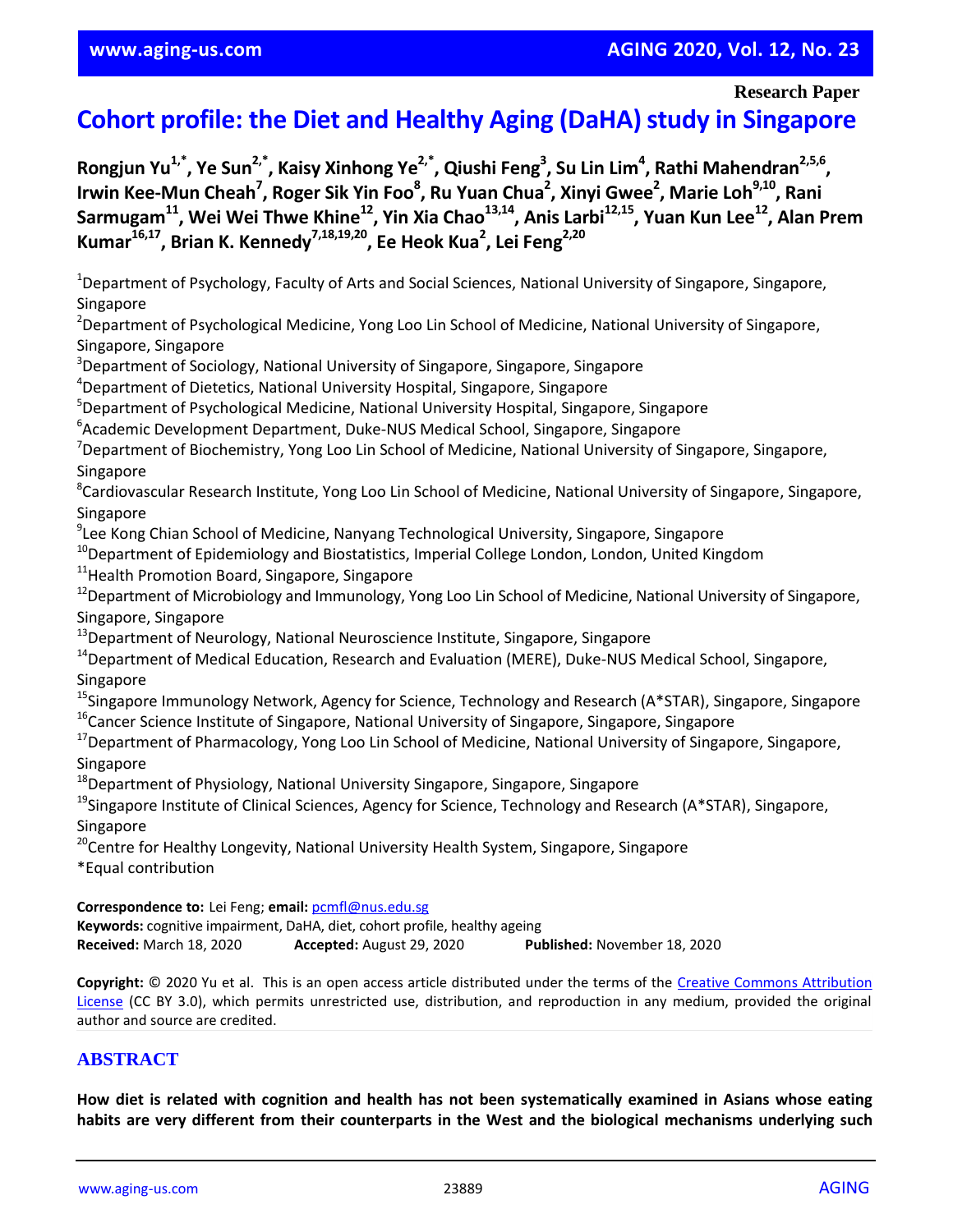links are not well known yet. The diet and healthy aging (DaHA) study is a community-based longitudinal study **conducted to examine the role of diet and nutrition in promoting cognitive, emotional, and physical health among community-living elderly Singaporeans. The first wave of DaHA, conducted from 2011 to 2017, provided detailed information on diet and baseline cognitive function and health from 1010 community-living elderly in Singapore. Biomarkers of oxidative stress, systemic inflammation, and genetic information were collected. The ongoing second wave of DaHA is conducted from 2017 to 2020, which provides follow- up assessments using established cognitive tests and clinical tools. This well-characterized cohort, with its archived biological samples and high-quality data on diet and lifestyle factors will allow researchers to explore the relationships among diet, nutrition, genes, cognition, mental and physical health in an extremely cost-effective manner. Translations** of the research findings into clinical and public health practices will potentially help to promote cognitive health **at the population level and reduce healthcare costs related to cognitive impairment.**

# **INTRODUCTION**

The latest nationwide epidemiological survey in Singapore reported that the prevalence of dementia was 10% in the older adult population (aged 60 years and above) based on the 10/66 diagnosis of dementia, while the prevalence of Diagnostic and Statistical Manual of Mental Disorders,  $4^{\text{th}}$  Edition (DSM-IV), a more restrictive criteria, dementia was 4.6% [1]. This figure is expected to rise further in the coming years given the rapidly aging population in Singapore. The worldwide costs of dementia are estimated to be US\$818 billion in 2015, which is approximately 1% of the world's gross domestic product [2].

How good cognitive health in the later stage of life can be successfully maintained, is an important and challenging question that requires well-planned research with followup translational opportunities. Potential avenues for interventions must be identified from carefully designed longitudinal studies to establish cause and effect relationships. The value of such studies lies in firmly establishing important modifiable risk and protective factors that could be targeted in future preventive interventions. Prevention requires a good understanding of the natural history of the condition and a complete and comprehensive picture of various risk and protective factors and biological markers that could be involved in the process. This information can only be obtained from population-based longitudinal cohort studies [3]. Moreover, the importance of prevention lies in the fact that none of the currently approved drug therapies can reverse the disease progression of dementia. The condition of patients who take these drugs remains stable for a year or more but declines subsequently, although at a rate that is slower than that among untreated patients [4]. The search for a disease-modifying agent has proven to be equally elusive. Results from recent large-scale phase 3 trials involving disease-modifying agents such as the anti-amyloid-β monoclonal antibody drugs solanezumab and bapineuzumab were essentially negative [5, 6]. The disappointing results from these studies have provided the impetus for the increasing shift

in attention to non-pharmacological preventive lifestyle measures such as diet.

## **Diet and cognition**

In the West, several studies have reported the association between dietary patterns and cognitive status. For example, the Mediterranean diet, a dietary pattern usually consumed among the populations bordering the Mediterranean Sea, has been reported to be protective against Alzheimer's disease (AD) and cognitive decline [7, 8]. More recently, Morris and colleagues investigated the "diet and Alzheimer's disease" relationship in a prospective cohort study of 923 participants, aged 58 to 98 years, followed up for an average of 4.5 years [9]. Three diets were studied, and the researchers found that certain diets were associated with a reduced risk of dementia. However, these dietary patterns and other known brain-healthy dietary patterns were all developed based on the eating habits of Caucasian populations and may not apply to elderly populations in Asia. Recent publication on dietary pattern and cognitive impairment in Singapore Chinese showed that adherence to healthy dietary patterns in midlife is associated with a lower risk of cognitive impairment in late life [10]. Preliminary data from interventional trials support further research on diet and cognitive health. In one small trial, Bayer-Carter and colleagues reported favourable changes in cerebrospinal fluid biomarker profiles after manipulating the intake of saturated fat and simple carbohydrates [11]. In another study, improvements in the function of the dentate gyrus were shown among trial participants who consumed a high cocoa-flavanol diet for three months [12]. Since flavanols are found naturally in tea leaves and in certain fruits and vegetables, the trial data indirectly support the cognitive benefits of consuming such dietary items.

The neuroprotective effects of certain dietary factors and patterns may be due to their antioxidant and antiinflammatory properties. It is well known that the human brain is highly susceptible to oxidative damage because of its high metabolic load and its abundance of oxidizable material. The major free radicals such as superoxide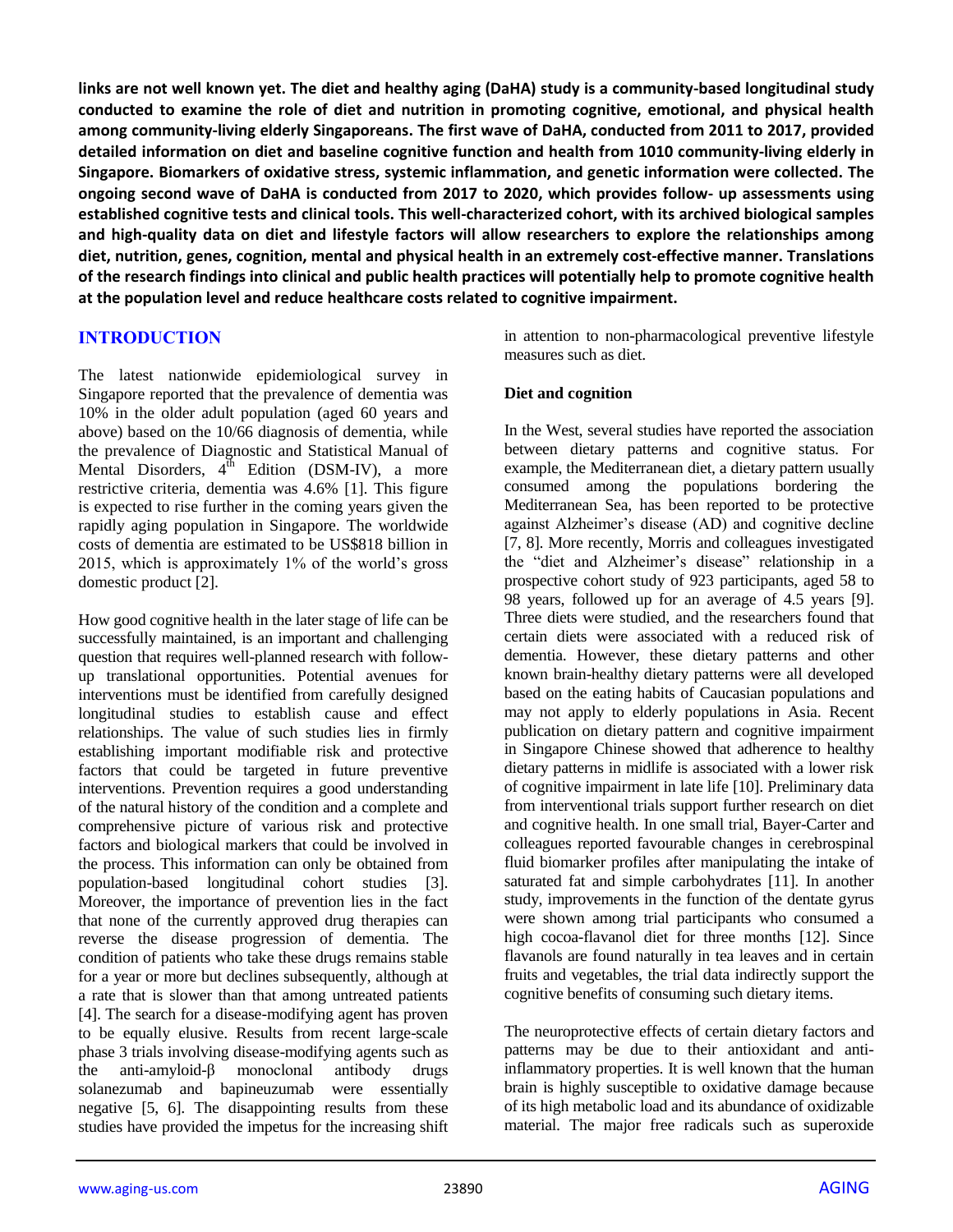anion radicals, hydroxyl radicals and nitric oxide have been implicated in brain ageing and cognitive impairment while oxidative stress is recognized as one of the fundamental mechanisms across the spectrum of cognitive performance [13]. Human ageing is also characterized by a chronic, low-grade inflammation, termed as "inflammaging" [14]. Inflammaging is a significant risk factor for both morbidity and mortality and most, if not all, age-related diseases share an inflammatory pathogenesis. Both oxidative and inflammatory damages have been well documented in the disease pathophysiology of AD [15]. Many dietary components (for example, polyphenols and ergothioneine from plant-derived foods, curcumin from curry, long chain omega-3 polyunsaturated fatty acids from fish) have antioxidant and anti-inflammatory properties. Thus, the hypothesis that diet affects cognition through reduced oxidative damage and inflammation has a valid biological basis and is likely to be confirmed by the current study with a rigorously designed measurement plan.

## *APOE* **and** *FOXO*

Genetic polymorphism may also mediate how diet influences cognition and health. It has been found that genetic variations within the *APOE* and *FOXO* genes are strongly associated with human longevity [16, 17]. Apolipoprotein E (*APOE*) gene encodes for a polymorphic 299-amino acid protein which has critical functions in redistributing lipids among central nervous system (CNS) cells, repairing injured neurons, maintaining synapto-dendritic connections, and scavenging toxins [18]. The *APOE*-epsilon 4 (*APOE* ε4) allele is a well-known major genetic risk factor for AD. Based on functional Magnetic Resonance Imaging (MRI) studies with subjects in their 20s and 30s, the *APOE* ε4 allele modulates brain function decades before any clinical expression of neurodegenerative processes, and the effects are not explained by differences in memory performance, brain morphology, or resting cerebral blood flow [19]. Neuroimaging studies have indicated that in non-demented individuals, the *APOE* ε4 genotype is associated with structural and functional brain changes such as greater hippocampal volume loss and reduced brain white matter integrity [20, 21]. In Singapore, we have reported that the proportion of *APOE* ε4 carriers is 16% among those aged 55 and above [22]. The large number of individuals who are carrying this genetic risk factor represents an important subpopulation that requires targeted and evidence-based early interventions.

Forkhead box O (*FOXO*) transcription factors, *FOXO1A* and *FOXO3A*, have been found associated with longevity in Han Chinese [23, 24]. These transcription factors are known to regulate pathways associated with longevity via insulin and insulin-like growth factor signalling [25]. Insulin-like growth factors (IGFs) have been suggested as important modifiers for the pathogenesis of neurodegenerative diseases in ageing [26]. Hence, *FOXO1A* and *FOXO3A* carriers are said to be protected against age-related cognitive decline.

Although the main effect of *APOE* and *FOXO* on brain ageing has been widely studied and has yielded interesting findings, the role of these genes in modulating the relationships between multiple dietary factors and cognitive outcomes remains unknown.

## **Study objectives**

The diet and healthy aging (DaHA) study was setup to address three specific aims. First, we aimed to identify dietary factors that are associated with better cognitive function, better mental and physical health, and reduced incidence of mild and major neurocognitive disorders. Our study may identify novel dietary patterns based on the eating habits of local seniors. Such work may potentially lead to the development of a useful diet research tool and add an Asian diet to the current list of established preventive diets such as the Mediterranean diet. Establishing longitudinal relationships between dietary factors and health outcomes will equip local practitioners with useful knowledge for them to provide dietary advice to their patients and clients confidently.

Second, we aimed to investigate if cognitive benefits of such dietary factors can be mediated partially by reduced oxidative damage and systemic chronic inflammation. For a deeper understanding of the biology between diet and cognition, we measured a number of biomarkers of oxidative stress and systemic inflammation to examine the potential mediating roles that they may play.

Third, we aimed to investigate the interaction between diet and gene polymorphism in influencing cognitive health in the elderly. For example, carriers of certain allelic polymorphisms of the *APOE* or *FOXO* genes may benefit more or less from healthy diets in cognitive health due to gene-nutrient interactions. Greater knowledge on the role of genes can lead to drug discovery that targets the potential causal molecular pathways implicated in the development of cognitive decline to improve health and quality of life in the elderly.

The study obtained approvals from the NUS Institutional Review Board [Reference number 10-517] and written informed consent from the participants.

# **RESULTS**

Only those who signed agreed consent from 2011 to 2017 were invited to the study centre for assessments.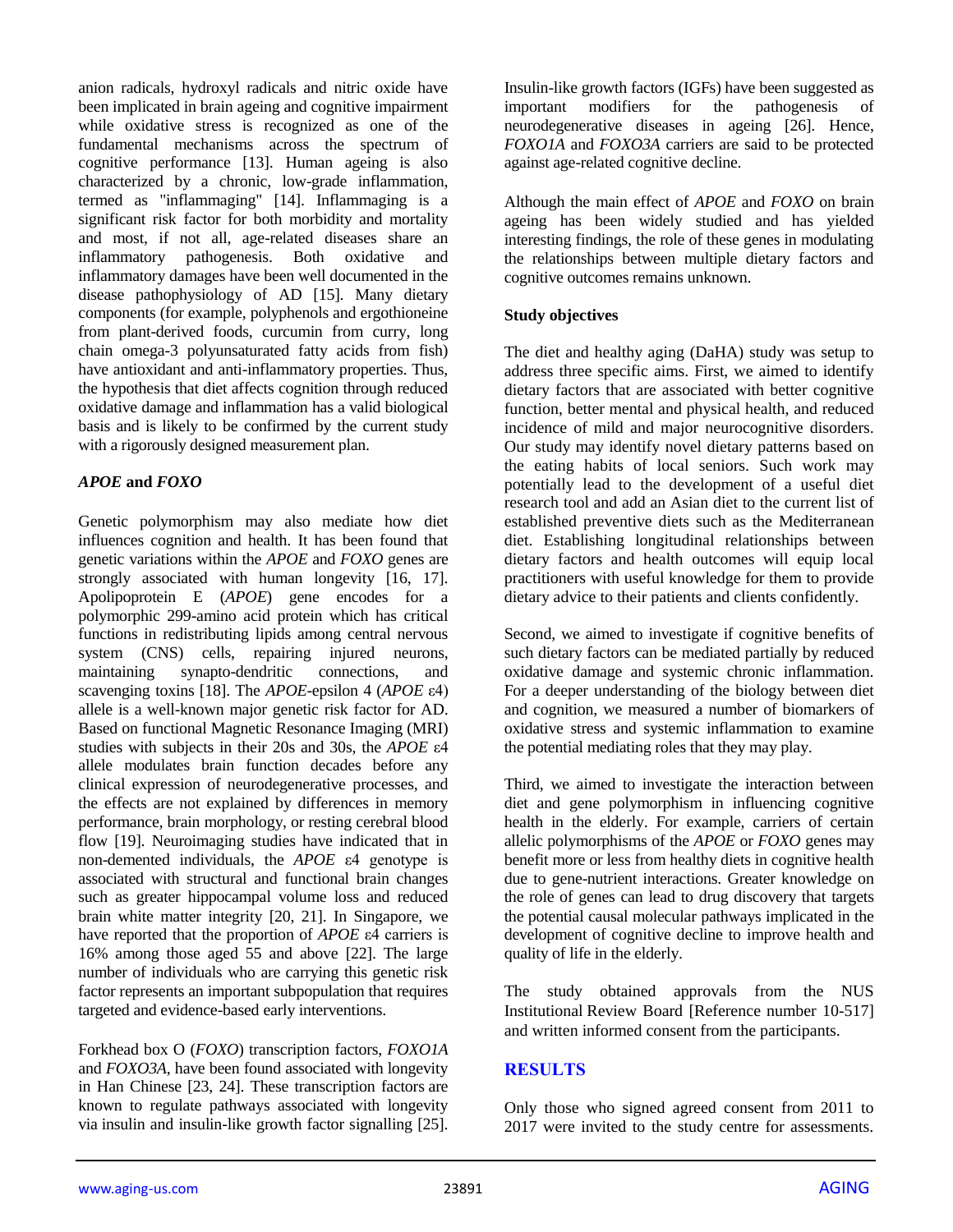After removal of duplicates (n=6) and participants with missing entire data (n=44), one thousand and ten elderly persons aged 60 and above were recruited to participate in this population-based cohort, DaHA. 72% were females. Chinese (96.3%) accounted for the majority of the participants, followed by Indian (1.8%), then Malay (0.8%). The mean number of years of schooling among the participants was  $6.3 \pm 4.2$ .

There were 986 participants who provided complete information to be considered for the six criteria of "healthy ageing" (see Methods). 67 of them (6.8%) met all six criteria of "healthy ageing", while the rest (n=919, 93.2%) were considered "normal ageing" (see Table 1). Among the "normal ageing" study participants, 84 (8.5%) rated themselves as not in good health; 684 (69.4%) suffered from major chronic diseases; 527 (53.4%) had poor physical function; 149 (15.1%) had poor cognitive function; 77 (7.8%) had non-optimal mental health status; and 366 (37.1%) did not have frequent social activities.

Several publications have been made from preliminary examinations of nutritional biomarkers, certain food items and dietary habits in relation to ageing, mental and cognitive health. Our cross-sectional data revealed the potential role of mushrooms and its bioactive compounds in delaying neurodegeneration. In our cohort, whole blood ergothioneine levels declined significantly beyond 60 years of age, and people with MCI had significantly lower plasma ergothioneine levels compared with age-matched subjects with normal cognitive function [27]. Mushrooms are one of the richest sources of ergothioneine. Examination of mushroom consumption found reverse association with the odds of having MCI. Participants who consumed mushrooms >2 portions per week had reduced odds of having MCI than those who consumed mushrooms less than once per week [28]. In examination of dietary habits, participants with frequent  $(≥4$  days per week) fruit consumption and active  $(\geq 4$  days per week) bowel movement within 10 minutes were negatively associated with MCI occurrence [29]. In addition, a cross-sectional evaluation of diet-mental health relationship found that long-term tea consumption was significantly associated with a reduced odds of having depressive and anxiety symptoms among DaHA participants [30]. In a Magnetic Resonance Imaging (MRI) study, we found that regular tea drinkers had more efficient brain structural network as compared with non-tea drinkers [31]. Those studies will be followed up by examining tea's bioactive compounds such as L-theanine and catechins in the peripheral blood in cognitively impaired elderly subjects and cognitively normal subjects.

In a sub-study, targeted liquid chromatography-mass spectrometry analysis was conducted to quantify 49 oxylipins and 4 polyunsaturated fatty acids in the plasma samples of 60 subjects diagnosed with MCI and 56 ageand gender- matched cognitively normal individuals. Levels of linoleic acid (LA) and 7 oxylipins were significantly altered in MCI subjects. Notably, oxylipins synthesized through 5-lipoxygenase (5-LOX) and cytochrome P450 (CYP450) pathways of arachidonic acid (AA) or LA were elevated in MCI patients, suggesting an implication of inflammation in the etiology progression of cognitive impairment when ageing [32].

The habitual food consumption data obtained from the FFQ is currently being analysed to identify dietary patterns of the Singapore elderly population, which may provide protective or detrimental influences on the process of cognitive decline and ageing.

#### **DISCUSSION**

The main strengths of the DaHA study include: (1) identifying the dietary factors that are associated with better cognitive outcomes in Asia. (2) investigation of the genetic polymorphisms and biomarkers of oxidative stress and systemic inflammation will help identify potential mediators in the relationships between diet and health and further clarify the underlying genetic and pharmacological mechanisms; (3) the multi-phase data collection provides a unique opportunity to understand the longitudinal changes of cognitive functions and gene-diet interactions; (4) our previous findings can be of great clinical and practical value, by informing on how to promote a healthy diet. Findings from this study have the potential to be developed into a dietary index that can be adopted by health service providers and community organizations as part of their health education and interventional programs. The translation of research findings into clinical and public health practice by the careful design and implementation of a dietary intervention program will lead to the reduction of incident cases of neurocognitive disorders at the population level and help to promote successful brain ageing among local seniors.

One limitation of this cohort design is that participants were recruited from a single site in western Singapore. However, given Singapore is a small city country, our cohort recruited from Jurong site near the shopping mall is quite representative of the Singaporean population. Moreover, the cohort effect may influence our results since the older adults in our study are the so-called "pioneer generation" in Singapore. Many older Singaporeans migrated to Singapore before it was an independent country in 1965. Thus, there are vast differences between our cohort in Singapore and cohorts in other Asian countries in terms of lifestyle and educational opportunities.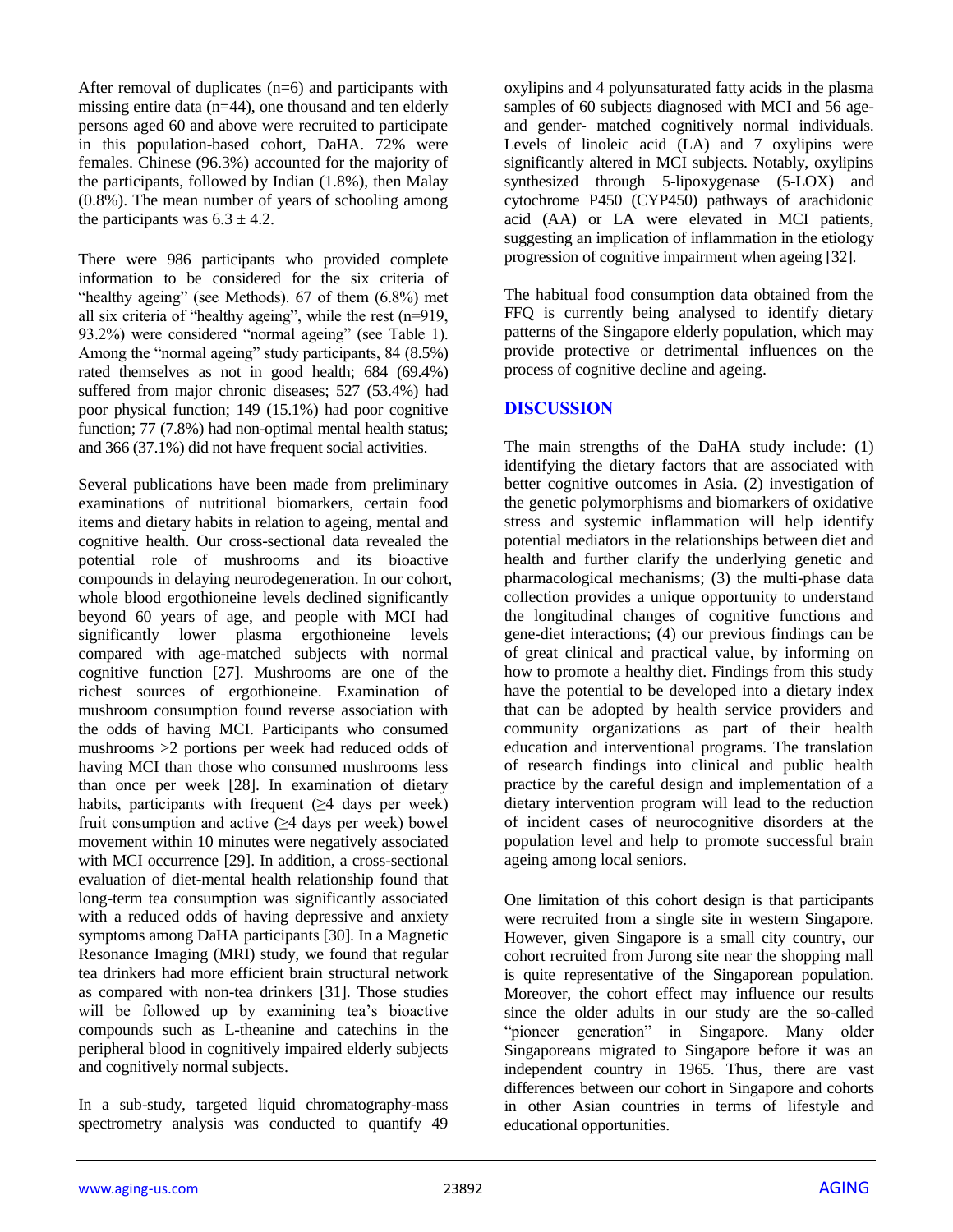|                    | Normal ageing |               | <b>Healthy ageing</b> |       | <b>Total</b> |
|--------------------|---------------|---------------|-----------------------|-------|--------------|
|                    | N             | $\frac{6}{9}$ | N                     | $\%$  | N            |
| Overall            | 919           | 93.2%         | 67                    | 6.8%  | 986          |
| Self-rated health  | 84            | 8.5%          | 902                   | 91.5% | 986          |
| Absence of disease | 684           | 69.4%         | 302                   | 30.6% | 986          |
| Physical function  | 527           | 53.4%         | 459                   | 46.6% | 986          |
| Cognitive function | 149           | 15.1%         | 837                   | 84.9% | 986          |
| Emotional health   | 77            | 7.8%          | 909                   | 92.2% | 986          |
| Social engagement  | 366           | 37.1%         | 620                   | 62.9% | 986          |

**Table 1. Distribution of study participants with healthy or normal ageing in DaHA.**

Nevertheless, this well-characterized cohort, with its archived blood samples and high-quality data on diet and lifestyle factors, represents an unprecedented opportunity to address the proposed aims in an extremely cost-effective manner.

# **MATERIALS AND METHODS**

We conducted door to door census to identify and invite eligible study participants from the Jurong area of Singapore. Inclusion criteria were community-living Singaporean or permanent residents aged 60 and above. Participants will be followed up every five years from baseline. The first follow up (second wave of DaHA) is conducted from 2017 to 2020; estimated rate of dropouts from this ongoing follow up is 30%.

Each subject had at least two sessions of assessment with the study research nurse or research assistant. The assessments were conducted at the Training and Research Academy at Jurong Point (TaRA@JP). The first session involved the collection of blood and urine samples, clinical measurements, questionnaire-based interview and cognitive tests. The second session consisted of another battery of cognitive measures and assessment tools. The assessment outcomes for mental and cognitive health from the first session were used to determine subject eligibility for the third session. Table 2 shows an overview of data measures collected at the baseline wave of DaHA.

#### **Dietary assessments and analyses**

Habitual dietary practices and intakes were measured using a validated dietary practices questionnaire (DPQ) and a food frequency questionnaire (FFQ) developed by the Singapore Health Promotion Board (HPB) [33]. The DPQ consists of 26 items covering place of dinning (e.g. home, eat out), food preferences (e.g. types of bread, rice, milk beverage, fat spread, sweetening agent), eating and cooking habits (e.g. removal of animal fats, and use of salts, sauces, fats and oils) and use of supplements and herbs. The FFQ was developed based on the eating habits of the local Singaporean. It contains more than 300 food items designed to capture the calories, total fat, types of fats, cholesterol, and other nutrients consumed by the subjects. The major food groups covered include grain foods, meat, poultry, fish and seafood, eggs, nuts, vegetables and tofu, fruits, milk and dairy products, soya products, vegetarian products, soups and discretionary food and drink choices. Subject responses were recorded as number of times the food is consumed per day, week or month. The food portions listed correspond to the numbers on the food models, which were used when asking subjects for the number of portions the food is normally consumed at one seating. Venues were asked for foods that could be eaten out or prepared at home, and cooking methods (e.g. steamed, stir-fried, curry without coconut) were captured to consider for the different nutrient compositions. Each subject also completed a 3 day food record (2 weekdays and 1 weekend day). The method of recording was explained to the subject by a trained research nurse. Illiterate subjects could record their food intake with helps from their family members or caregivers. The food record served two purposes: (1) to make correlation analyses to access the validity of FFQ; (2) to capture food items not listed in the FFQ. The intakes of various macro- and micronutrients were calculated based on the information obtained from the FFQ using a database system developed by the HPB. The database contains information on common locally consumed foods that are not seen in other countries.

In addition to the FFQ, we also collected detailed information on the consumption of vegetables and fruits using a long list of commonly consumed vegetables and fruits in Singapore. The dietary data collected will allow us to assess the associations between aging-related phenotypes and certain dietary factors such as mushrooms, vegetables, fruits, coffee, tea, sugary drinks, fish, red meat, soy foods, western-style fast food, micro- and macronutrients, and dietary patterns based on known patterns such as the Mediterranean diet and the Mediterranean – DASH Intervention for Neurodegenerative Delay (MIND) diet.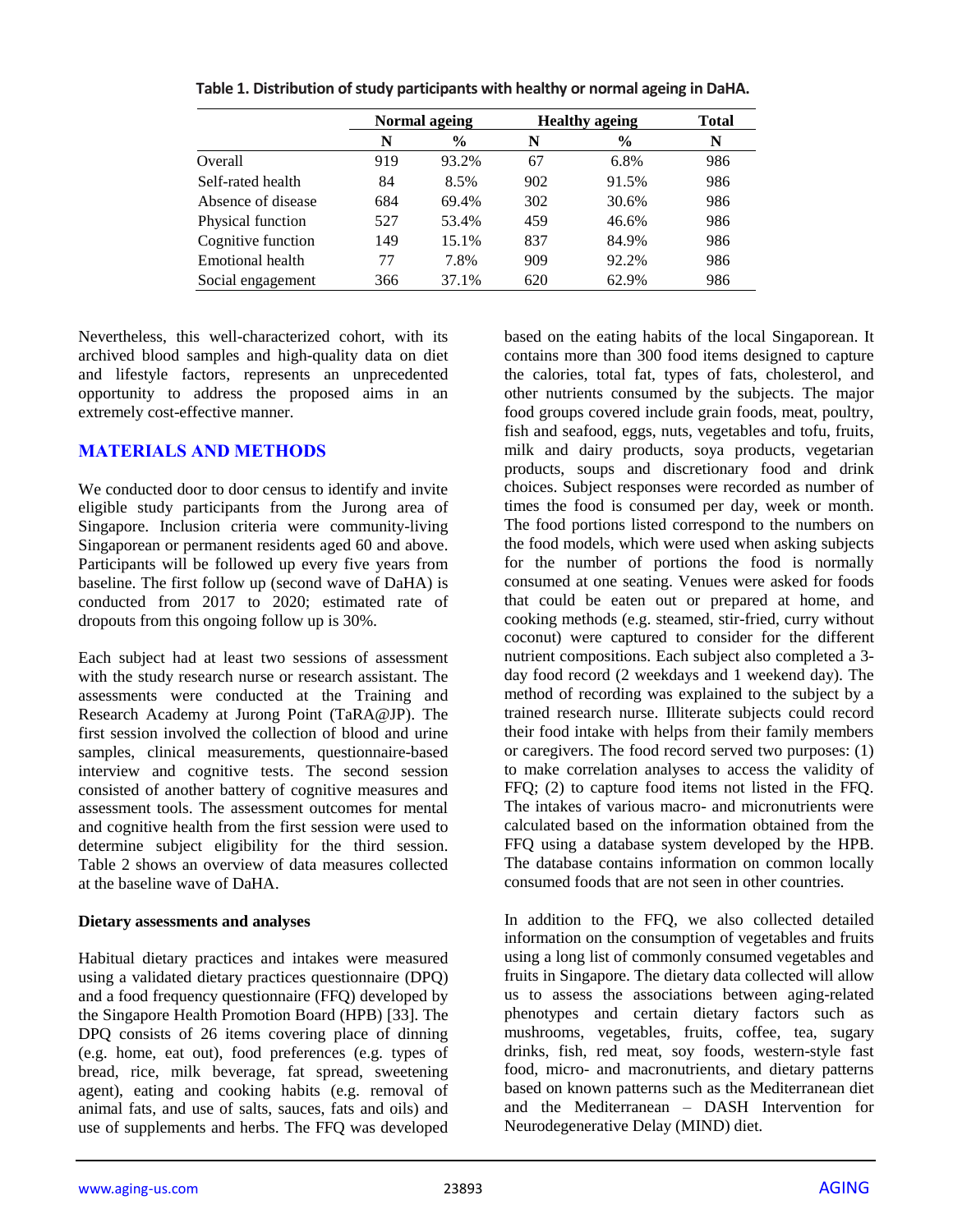**Table 2. Overview of data measures collected at the baseline wave of DaHA.**

| <b>First session</b>             | <b>Second session</b>              | <b>Third session</b>                               | <b>Offline</b> measure                                           |
|----------------------------------|------------------------------------|----------------------------------------------------|------------------------------------------------------------------|
| Demographic                      | <b>Physical health</b>             | Neurocognitive                                     | <b>Bioactive compounds</b>                                       |
| Age, gender, ethnics             | Pittsburgh sleep quality           | assessment                                         | /Phytochemicals                                                  |
|                                  | index (PSQI)                       | Clinical dementia rating                           | Ergothioneine                                                    |
| <b>Biological samples</b>        |                                    | (CDR)                                              | Catechins and L-theanine                                         |
| Blood, urine, faeces             | <b>Mental health</b>               | Rey auditory verbal                                | Curcumin                                                         |
|                                  | The global mental health           | learning test (RAVLT)                              | OCTN1                                                            |
| <b>Physical health</b>           | assessment tool                    | immediate recall                                   |                                                                  |
| Self-rated overall health,       | (GMHAT)                            | Digit span                                         | <b>Oxidative damage markers</b>                                  |
| medical conditions,              |                                    | Colour trails test (CTT) 1                         | F <sub>2</sub> -IsoP <sub>s</sub>                                |
| medications & supplements,       | <b>Cognitive health</b>            | &2                                                 | 8OHdG                                                            |
| blood pressure & pulse rates,    | Montreal cognitive                 | Block design                                       | Allantoin & urate                                                |
| body temperature, respiratory    | assessment (MoCA),                 | Rey auditory verbal                                |                                                                  |
| rate,                            | repeatable battery for the         | learning test (RAVLT)                              | <b>Inflammatory and vascular</b>                                 |
| weight, height, waist-hip ratio, | assessment of                      | delayed recall &                                   | markers:                                                         |
| handgrip strength and            | neuropsychological status          | recognition                                        | TNF-a                                                            |
| 6-meter walking speed test       | (RBANS), and brief                 | Verbal fluency test                                | C-peptide                                                        |
|                                  | informant screening test<br>(BIST) | Symbol digit modalities                            | VEGF-A                                                           |
| <b>Mental health</b>             |                                    | test (SDMT)                                        | PAI-1                                                            |
| Geriatric depression scale       |                                    |                                                    | $IP-10$                                                          |
| (GD) and geriatric anxiety       |                                    | <b>Psychiatric assessment:</b>                     | sTNFR-1                                                          |
| inventory (GAI)                  |                                    | <b>Structured Clinical</b><br>Interview for DSM-IV | $sIL-2Ra$                                                        |
|                                  |                                    | Axis I Disorders (SCID-I)                          | C-reactive protein, Interleukin-1 $\beta$ ,                      |
| <b>Cognitive health</b>          |                                    |                                                    | Interleukin-6                                                    |
| Singapore modified mini-         |                                    |                                                    |                                                                  |
| mental state examination (SM-    |                                    |                                                    | <b>Genes</b>                                                     |
| MMSE) and<br>perceived deficits  |                                    |                                                    | APOE, telomere length, DNA                                       |
| questionnaire (PDQ)              |                                    |                                                    | methylation and RNAseq                                           |
|                                  |                                    |                                                    |                                                                  |
| Diet patterns                    |                                    |                                                    | Physiological and nutritional                                    |
| Food frequency questionnaires    |                                    |                                                    | biomarkers                                                       |
| (FFQ) and                        |                                    |                                                    | Full blood counts, lipoproteins,                                 |
| 3-day food record                |                                    |                                                    | albumin, folate, vitamin B-12,<br>homocysteine, fasting glucose, |
|                                  |                                    |                                                    | and creatinine                                                   |

New dietary patterns will be derived from the FFQ data using Principle Component Analysis (PCA) [34]. Certain nutritional epidemiology specific analyses will be considered, such as adjustment for total energy, where applicable. At follow-up, we will use the repeated FFQ and biomarker measures as the exposures to study whether changes in eating habits and nutrient biomarkers, as continuous or categorical variables, are related to changes in cognition.

#### **Cognitive health assessments**

Trained research nurses administered a modified Singapore version of the original Mini-Mental State Examination (SM-MMSE, range 0–30) to all subjects as a measure of cognitive function [35]. Participants who obtained a SM-MMSE score lower than prespecified cut-off values ( $\leq$  27 for subjects without formal education,  $\leq 28$  for primary school education level,  $\leq$  29 for secondary school and above) were invited for a third session for neurocognitive assessments; the assessment session consisted of history taking, Clinical Dementia Rating (CDR) and a battery of standard neuropsychological tests (see Table 2 for details) [36]. Completed clinical and psychometric data were reviewed by a panel that consisted of two senior consultant psychiatrists (EH Kua and R Mahendran), the PI (L Feng), and all cognitive assessors. The Petersen's criteria of mild cognitive impairment (MCI) was used and objective cognitive impairment was determined using local norms (age and education adjusted) of the neuropsychological tests. Dementia was diagnosed based on the criteria in the DSM-IV.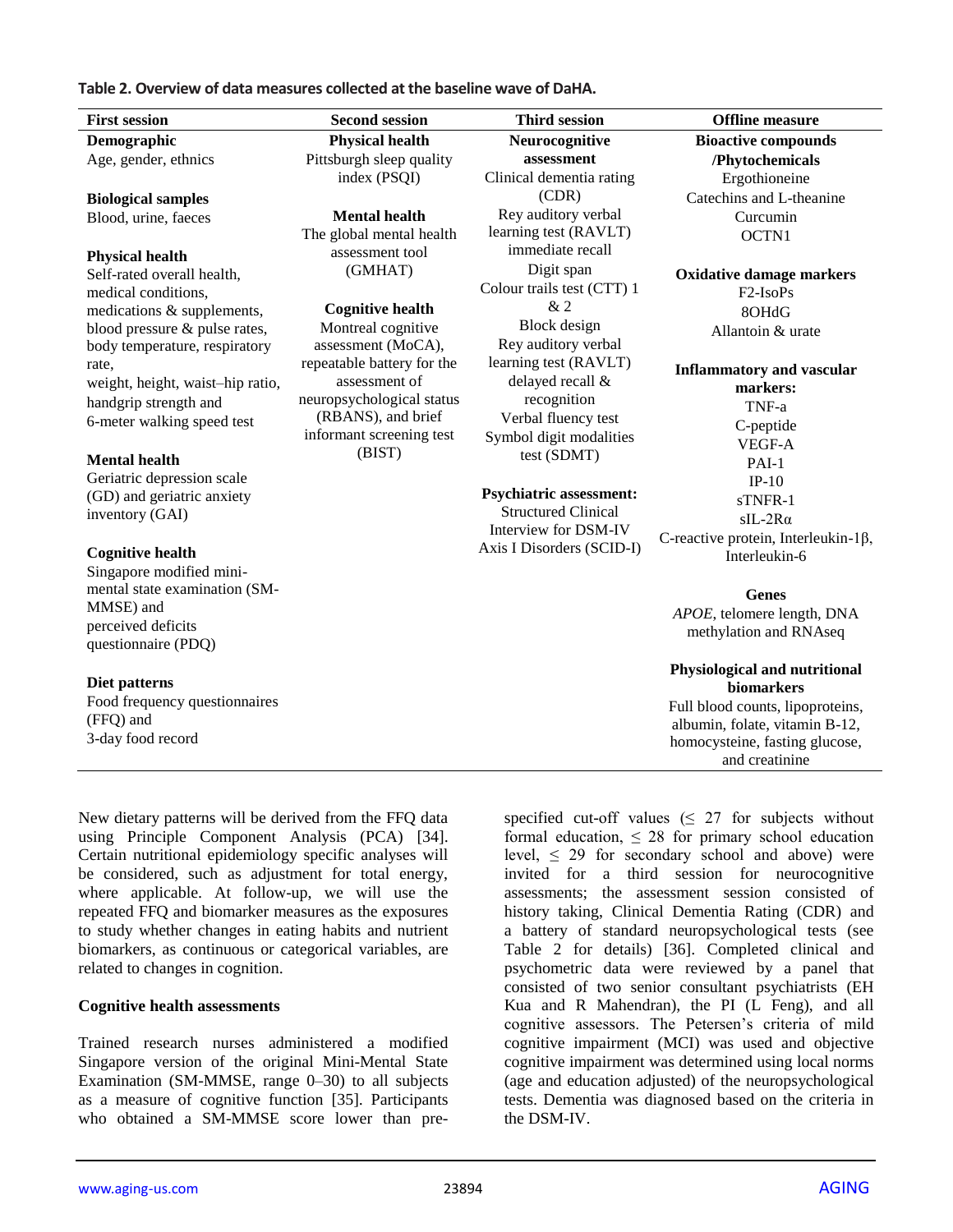#### **Mental health assessments**

Participants who obtained a Geriatric Depression Scale (GDS) or Geriatric Anxiety Index (GAI) score greater than pre-specified cut-off values ( $\geq$ 3 for GDS,  $\geq$ 5 for GAI) or a preliminary diagnosis from the Global Mental Health Assessment Tool (GMHAT) were also invited for a third session for psychiatric assessment using the Structured Clinical Interview for DSM-IV Axis I Disorders (SCID-I). The assessments were conducted by the Principal Investigator (PI) (L Feng) and two registrar psychiatrists. Completed cases were reviewed by two senior consultant psychiatrists (EH Kua and R Mahendran) together with the PI. Consensus diagnosis was made based on the DSM-IV criteria.

## **Collection of biological samples**

Blood and urine samples were collected to assay for biological markers that may provide scientific explanations for the expected benefits of certain foods, beverages, and dietary patterns. Collection of fasting venous blood samples was carried out by qualified research nurses. All participants who were eligible for dementia assessment or psychiatric assessment and a subgroup of participants who were not eligible for the assessments were invited for blood sample collection following standard venepuncture procedure.

Venous blood (13.5ml) was collected in K2-EDTA treated vacuum tubes (5.5 ml x2 tubes) and PAX gene blood tubes containing RNA stabilizing agents (2.5ml) for whole blood, plasma, lymphocytes (DNA), erythrocytes and RNA. Blood samples were kept at 4° C until they were processed by the research laboratory. Plasma was obtained by centrifugation of the EDTA blood tubes (within 2 hours of sample collection) at  $2500 \times g$  (for 15 min at 4° C) and then divided into 250  $\mu$ l aliquots together with 2.5  $\mu$ l of 2 mM BHT (as an antioxidant; prepared in ethanol) and 1 µl of 5 mM indomethacin (cyclooxygenase inhibitor). Lymphocytes and erythrocytes obtained from centrifugation of the EDTA blood tubes were divided into 250 µl aliquots and stored at -80° C. All aliquoted samples were coded and stored until required for analysis of biomarkers. A logbook was used to record detailed information on the number of storage tubes from each subject, the form of stored biological material for each tube, and corresponding subject numbers. An additional 10ml of fasting venous blood was collected for a subgroup of subjects for clinical laboratory tests to be undertaken at NUH referral laboratories. Blood was collected in K2- EDTA tubes (3ml), plain serum tubes (5ml) and sodium fluoride tubes (2ml) for full blood count, lipoproteins, homocysteine, albumin, folate, vitamin B12, creatinine and fasting glucose tests.

Urine samples (approximately 20ml) were collected in urine collection bottles and kept at room temperature. At the research laboratory, urine samples were separated into 2 ml aliquots (2 ml microcentrifuge tubes) and then stored at -80° C until required for biomarker analyses.

A subgroup of the participants was asked to collect a small amount of faeces (0.3 to 0.5g) that has been defecated on a trail paper, using a sterile fork. Sample was collected within 18 hours before the second visit and passed to the research nurse before the start of the session.

## **Analysis of biological samples**

Plasma from whole blood samples and urine were used for laboratory tests to examine the potential role of certain bioactive compounds, oxidative damage and inflammatory markers, physiological and nutritional biomarkers (see Table 2 for details) in the relationship between diet and cognitive health. Bioactive compounds were assessed using liquid-chromatography coupled with tandem mass spectrometry (LC-MS/MS). LC-MS/MS was also used to measure the level of F2 isoprostanes (F2-IsoPs), allantoin and urate in plasma and urine, and the level of 8-hydroxydeoxyguanosine (8OHdG) in urine samples. Allantoin levels were normalized to urate levels in the same sample. Proinflammatory cytokines were measured from plasma using Luminex assays. We used a pay-for-service at the National University Hospital Referral Laboratory for measurements of physiological biomarkers such as full blood counts and lipoproteins, and biomarkers of nutritional status.

Two *APOE* single nucleotide polymorphisms (SNPs) (rs429358 and rs7412) were genotyped from buffy coat samples to study its interactions with dietary and nutritional factors. Using the additional DNA extracted from buffy coat we plan to generate epigenome-wide methylation data. DNA methylome changes with increasing age. Recent studies have identified collections of individual methylation sites whose aggregate methylation status measures chronological age, referred to as the DNA methylation clock [37]. Given the modifiable nature of DNA methylome, we plan to see if there is an association between methylation age and dietary choices. We will use Illumina Infinium MethylationEPIC BeadChip, which covers over 850,000 methylation sites per sample at a single-CpG site resolution, and provides unparalleled coverage of CpG islands, RefSeq genes, ENCODE open chromatin, ENCODE transcription factor binding sites, and FANTOM5 enhancers, as well as regions identified by the ENCODE project as potential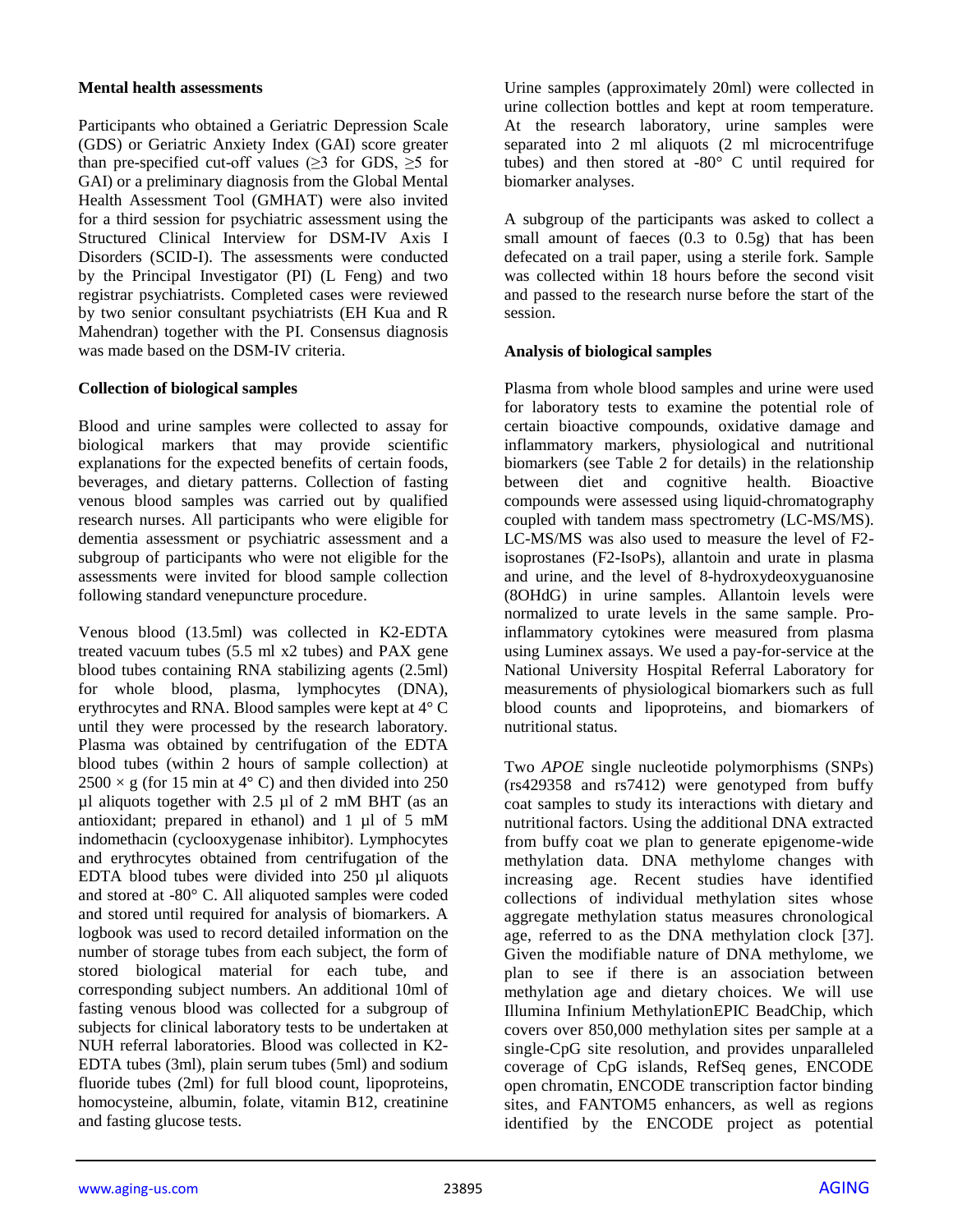enhancers [38]. Subsequently, we will develop a methylation risk score (MRS) model by taking a weighted approach (by effect size) for the CpG loci identified to be associated with our endpoints. Using the information, we will calculate methylation age [39], as well as investigate the interactions between the identified epigenetic risk factors with environmental factors. Given the abundant blood samples collected, RNA sequencing and examination of telomere length are also under investigation.

#### **Sub-study**

A subgroup of the participants was invited for brain Magnetic Resonance Imaging (MRI) scan. Image acquisitions were collected using a 32-channel head coil on a 3T Prisma Siemens MR scanner at the Clinical Imaging Research Centre (CIRC) at the National University of Singapore (NUS). High-resolution T1 weighted magnetization-prepared gradient-echo images, diffusion weighted images and functional MRI images were acquired.

#### **Defining "healthy ageing"**

We examined the prevalence of healthy ageing among community-living Singaporeans using a working definition that covers a thorough spectrum of ageing aspects including self-rated health, absence of chronic diseases, physical and cognitive functioning, social engagement, and mental wellness [40, 41]. Although there is no universally accepted definition of healthy or successful aging, our working definition was based on the suggestion to focus on symptomatic disease and functional health outcomes rather than rigid disease criteria [41, 42]. To be specific, an elderly is considered to have achieved healthy ageing if he/she fulfils all of the following six criteria: (1) self-rated health: participants endorsed being in good to excellent heath (rating≥3) in a single item self-rated health measure [43]; (2) absence of chronic diseases: no self-reported medical history of 14 major chronic diseases, including hypertension, diabetes, stroke, heart attack, arrhythmias, heart failure, kidney failure, Chronic Obstructive Pulmonary Disease (COPD), arthritis, cancer, depression disorders, anxiety disorders, and other mental disorders; (3) physical function: the hand grip strength of the dominant hand was at or above the ageand gender- specific population mean minus one standard deviation using published norms of Singapore residents [44]; (4) cognitive function: no diagnosis of MCI or dementia after the thorough cognitive assessment procedures of DaHA, and with a Singapore modified mini-mental state examination (SM-MMSE) score of at least 26 (out of 30) points; (5) social engagement: the self-reported frequency of joining

social activities is at least once per week; (6) mental wellness: no diagnosis of depressive disorders or anxiety disorders from the Structured Clinical Interview for DSM-IV (SCID-I) as part of DaHA mental health assessment protocol, and with a GDS score of less than 5 (out of 15) [45] and a GAI score of less than 9 (out of 20) [46].

## **AUTHOR CONTRIBUTIONS**

LF is the principal investigator of the DaHA study. LF, SLL and IKC contributed to grant writing, development of study design, questionnaire development, and study coordination. YS conducted the statistical analyses for the current manuscript. RYC contributed to data entry and data cleaning. RY, KXY and LF prepared the final version of the manuscript. All authors provided useful comments on an earlier version of this manuscript and contributed to manuscript preparation.

## **ACKNOWLEDGMENTS**

The authors would like to thank the Training and Research Academy at Jurong Point; the Lee Kim Tah Holding Ltd., Singapore; the Kwan Im Thong Hood Cho Temple, Singapore; the Presbyterian Community Services for their support.

## **CONFLICTS OF INTEREST**

The authors declare that they have no conflicts of interest.

# **FUNDING**

This work is supported by the following grants awarded to Dr Lei Feng: the National University of Singapore Virtual Institute for the Study of Ageing [grant number VG-8]; the Alice Lim Memorial Fund, Singapore [grant number ALMFA/2010]; the National Medical Research Council of Singapore [grant number NMRC/TA/ 0053/2016].

# **REFERENCES**

1. Subramaniam M, Chong SA, Vaingankar JA, Abdin E, Chua BY, Chua HC, Eng GK, Heng D, Hia SB, Huang W, Jeyagurunathana A, Kua J, Lee SP, et al. Prevalence of dementia in people aged 60 years and above: results from the WiSE study. J Alzheimers Dis. 2015; 45:1127–38. <https://doi.org/10.3233/JAD-142769>

PMI[D:25672767](https://pubmed.ncbi.nlm.nih.gov/25672767)

2. Wimo A, Jönsson L, Bond J, Prince M, Winblad B, and Alzheimer Disease International. The worldwide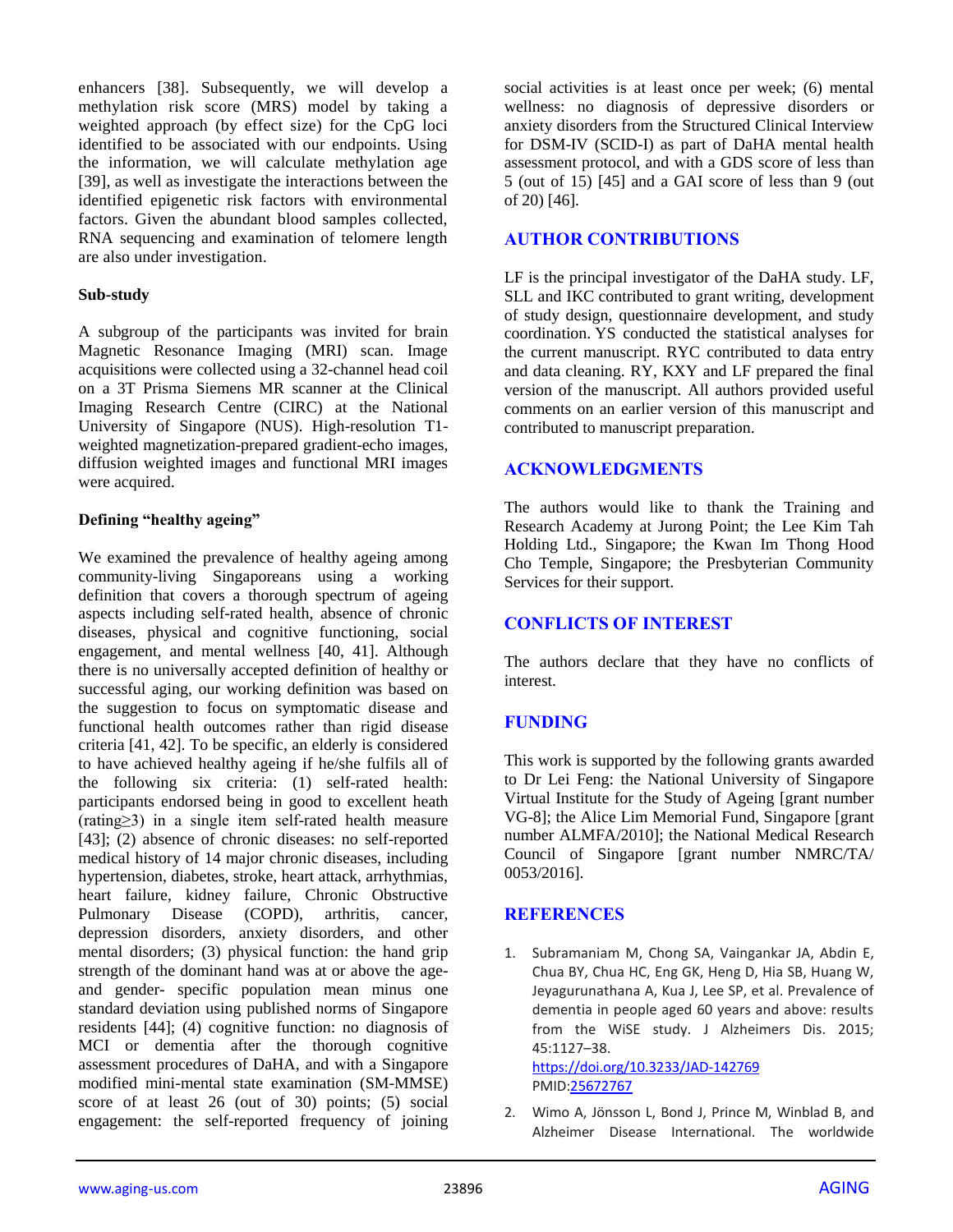economic impact of dementia 2010. Alzheimers Dement. 2013; 9:1–1.e3. <https://doi.org/10.1016/j.jalz.2012.11.006> PMID[:23305821](https://pubmed.ncbi.nlm.nih.gov/23305821)

- 3. Feng L, Chiu H, Chong MY, Yu X, Kua EH. Dementia in Chinese populations: Current data and future research. Asia‐Pacific Psychiatry. 2011; 3:109–114. <https://doi.org/10.1111/j.1758-5872.2011.00137.x>
- 4. Mayeux R. Clinical practice. Early Alzheimer's disease. N Engl J Med. 2010; 362:2194–201. <https://doi.org/10.1056/NEJMcp0910236> PMID[:20558370](https://pubmed.ncbi.nlm.nih.gov/20558370)
- 5. Doody RS, Thomas RG, Farlow M, Iwatsubo T, Vellas B, Joffe S, Kieburtz K, Raman R, Sun X, Aisen PS, Siemers E, Liu-Seifert H, Mohs R, and Alzheimer's Disease Cooperative Study Steering Committee, and Solanezumab Study Group. Phase 3 trials of solanezumab for mild-to-moderate Alzheimer's disease. N Engl J Med. 2014; 370:311–21. <https://doi.org/10.1056/NEJMoa1312889> PMID[:24450890](https://pubmed.ncbi.nlm.nih.gov/24450890)
- 6. Salloway S, Sperling R, Fox NC, Blennow K, Klunk W, Raskind M, Sabbagh M, Honig LS, Porsteinsson AP, Ferris S, Reichert M, Ketter N, Nejadnik B, et al, and Bapineuzumab 301 and 302 Clinical Trial Investigators. Two phase 3 trials of bapineuzumab in mild-tomoderate Alzheimer's disease. N Engl J Med. 2014; 370:322–33. <https://doi.org/10.1056/NEJMoa1304839>

PMID[:24450891](https://pubmed.ncbi.nlm.nih.gov/24450891)

- 7. Scarmeas N, Luchsinger JA, Schupf N, Brickman AM, Cosentino S, Tang MX, Stern Y. Physical activity, diet, and risk of Alzheimer disease. JAMA. 2009; 302:627–37. <https://doi.org/10.1001/jama.2009.1144> PMID[:19671904](https://pubmed.ncbi.nlm.nih.gov/19671904)
- 8. Féart C, Samieri C, Rondeau V, Amieva H, Portet F, Dartigues JF, Scarmeas N, Barberger-Gateau P. Adherence to a mediterranean diet, cognitive decline, and risk of dementia. JAMA. 2009; 302:638–48. <https://doi.org/10.1001/jama.2009.1146> PMID[:19671905](https://pubmed.ncbi.nlm.nih.gov/19671905)
- 9. Morris MC, Tangney CC, Wang Y, Sacks FM, Bennett DA, Aggarwal NT. MIND diet associated with reduced incidence of Alzheimer's disease. Alzheimers Dement. 2015; 11:1007–14. <https://doi.org/10.1016/j.jalz.2014.11.009> PMID[:25681666](https://pubmed.ncbi.nlm.nih.gov/25681666)
- 10. Wu J, Song X, Chen GC, Neelakantan N, van Dam RM, Feng L, Yuan JM, Pan A, Koh WP. Dietary pattern in midlife and cognitive impairment in late life: a prospective study in Chinese adults. Am J Clin Nutr. 2019; 110:912–20.

<https://doi.org/10.1093/ajcn/nqz150> PMI[D:31374567](https://pubmed.ncbi.nlm.nih.gov/31374567)

- 11. Bayer-Carter JL, Green PS, Montine TJ, VanFossen B, Baker LD, Watson GS, Bonner LM, Callaghan M, Leverenz JB, Walter BK, Tsai E, Plymate SR, Postupna N, et al. Diet intervention and cerebrospinal fluid biomarkers in amnestic mild cognitive impairment. Arch Neurol. 2011; 68:743–52. <https://doi.org/10.1001/archneurol.2011.125>
	- PMI[D:21670398](https://pubmed.ncbi.nlm.nih.gov/21670398)
- 12. Brickman AM, Khan UA, Provenzano FA, Yeung LK, Suzuki W, Schroeter H, Wall M, Sloan RP, Small SA. Enhancing dentate gyrus function with dietary flavanols improves cognition in older adults. Nat Neurosci. 2014; 17:1798–803. <https://doi.org/10.1038/nn.3850> PMID[:25344629](https://pubmed.ncbi.nlm.nih.gov/25344629)
- 13. Mattson MP, Magnus T. Ageing and neuronal vulnerability. Nat Rev Neurosci. 2006; 7:278–94. <https://doi.org/10.1038/nrn1886> PMID[:16552414](https://pubmed.ncbi.nlm.nih.gov/16552414)
- 14. Franceschi C, Campisi J. Chronic inflammation (inflammaging) and its potential contribution to ageassociated diseases. J Gerontol A Biol Sci Med Sci. 2014 (Suppl 1); 69:S4–9. <https://doi.org/10.1093/gerona/glu057> PMI[D:24833586](https://pubmed.ncbi.nlm.nih.gov/24833586)
- 15. Querfurth HW, LaFerla FM. Alzheimer's disease. N Engl J Med. 2010; 362:329–44. <https://doi.org/10.1056/NEJMra0909142> PMI[D:20107219](https://pubmed.ncbi.nlm.nih.gov/20107219)
- 16. Smith JD. Apolipoproteins and aging: emerging mechanisms. Ageing Res Rev. 2002; 1:345–65. [https://doi.org/10.1016/s1568-1637\(02\)00005-3](https://doi.org/10.1016/s1568-1637(02)00005-3) PMI[D:12067591](https://pubmed.ncbi.nlm.nih.gov/12067591)
- 17. Willcox BJ, Donlon TA, He Q, Chen R, Grove JS, Yano K, Masaki KH, Willcox DC, Rodriguez B, Curb JD. FOXO3A genotype is strongly associated with human longevity. Proc Natl Acad Sci USA. 2008; 105:13987–92. <https://doi.org/10.1073/pnas.0801030105> PMI[D:18765803](https://pubmed.ncbi.nlm.nih.gov/18765803)
- 18. Mahley RW, Weisgraber KH, Huang Y. Apolipoprotein E4: a causative factor and therapeutic target in neuropathology, including Alzheimer's disease. Proc Natl Acad Sci USA. 2006; 103:5644–51. <https://doi.org/10.1073/pnas.0600549103> PMI[D:16567625](https://pubmed.ncbi.nlm.nih.gov/16567625)
- 19. Filippini N, MacIntosh BJ, Hough MG, Goodwin GM, Frisoni GB, Smith SM, Matthews PM, Beckmann CF, Mackay CE. Distinct patterns of brain activity in young carriers of the APOE-epsilon4 allele. Proc Natl Acad Sci USA. 2009; 106:7209–14. <https://doi.org/10.1073/pnas.0811879106> PMI[D:19357304](https://pubmed.ncbi.nlm.nih.gov/19357304)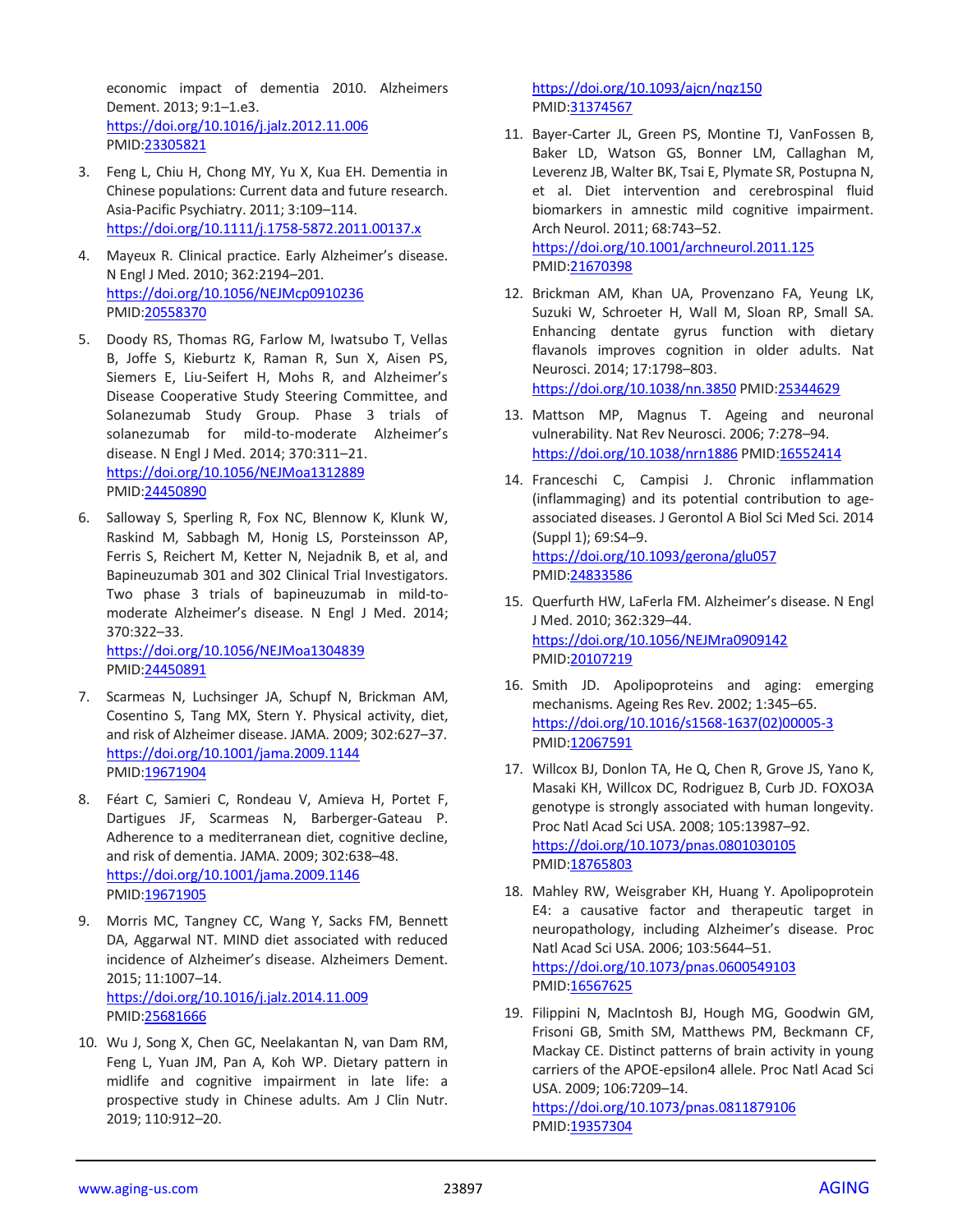- 20. Persson J, Lind J, Larsson A, Ingvar M, Cruts M, Van Broeckhoven C, Adolfsson R, Nilsson LG, Nyberg L. Altered brain white matter integrity in healthy carriers of the APOE epsilon4 allele: a risk for AD? Neurology. 2006; 66:1029–33. <https://doi.org/10.1212/01.wnl.0000204180.25361.48> PMID[:16606914](https://pubmed.ncbi.nlm.nih.gov/16606914)
- 21. Moffat SD, Szekely CA, Zonderman AB, Kabani NJ, Resnick SM. Longitudinal change in hippocampal volume as a function of apolipoprotein E genotype. Neurology. 2000; 55:134–36. <https://doi.org/10.1212/wnl.55.1.134> PMID[:10891924](https://pubmed.ncbi.nlm.nih.gov/10891924)
- 22. Feng L, Li J, Yap KB, Kua EH, Ng TP. Vitamin B-12, apolipoprotein E genotype, and cognitive performance in community-living older adults: evidence of a genemicronutrient interaction. Am J Clin Nutr. 2009; 89:1263–68. <https://doi.org/10.3945/ajcn.2008.26969> PMID[:19244370](https://pubmed.ncbi.nlm.nih.gov/19244370)
- 23. Li Y, Wang WJ, Cao H, Lu J, Wu C, Hu FY, Guo J, Zhao L, Yang F, Zhang YX, Li W, Zheng GY, Cui H, et al. Genetic association of FOXO1A and FOXO3A with longevity trait in Han Chinese populations. Hum Mol Genet. 2009; 18:4897–904. <https://doi.org/10.1093/hmg/ddp459> PMID[:19793722](https://pubmed.ncbi.nlm.nih.gov/19793722)
- 24. Zeng Y, Cheng L, Chen H, Cao H, Hauser ER, Liu Y, Xiao Z, Tan Q, Tian XL, Vaupel JW. Effects of FOXO genotypes on longevity: a biodemographic analysis. J Gerontol A Biol Sci Med Sci. 2010; 65:1285–99. <https://doi.org/10.1093/gerona/glq156> PMID[:20884733](https://pubmed.ncbi.nlm.nih.gov/20884733)
- 25. van Heemst D. Insulin, IGF-1 and longevity. Aging Dis. 2010; 1:147–57. PMID[:22396862](https://pubmed.ncbi.nlm.nih.gov/22396862)
- 26. Moll L, Schubert M. The role of insulin and insulin-like growth factor-1/FoxO-mediated transcription for the pathogenesis of obesity-associated dementia. Curr Gerontol Geriatr Res. 2012; 2012:384094. <https://doi.org/10.1155/2012/384094> PMID[:22654904](https://pubmed.ncbi.nlm.nih.gov/22654904)
- 27. Cheah IK, Feng L, Tang RM, Lim KH, Halliwell B. Ergothioneine levels in an elderly population decrease with age and incidence of cognitive decline; a risk factor for neurodegeneration? Biochem Biophys Res Commun. 2016; 478:162–67. <https://doi.org/10.1016/j.bbrc.2016.07.074> PMID[:27444382](https://pubmed.ncbi.nlm.nih.gov/27444382)
- 28. Feng L, Cheah IK, Ng MM, Li J, Chan SM, Lim SL, Mahendran R, Kua EH, Halliwell B. The association between mushroom consumption and mild cognitive impairment (MCI): a community-based cross-sectional study in Singapore. J Alzheimers Dis. 2019; 68: 197–203.

<https://doi.org/10.3233/JAD-180959> PMI[D:30775990](https://pubmed.ncbi.nlm.nih.gov/30775990)

29. Huang KY, Tang XY, Yang L, Zhang ZY, Ye KX, Shen QF, Wang X, Zhu XH, Huang XW, Lu GD, Feng L. Inactive bowel movement and stroke are associated with increased risks of mild cognitive impairment among community-living Singapore elderly. Aging (Albany NY). 2020; 12:17257–70.

<https://doi.org/10.18632/aging.103674> PMI[D:32903214](https://pubmed.ncbi.nlm.nih.gov/32903214)

30. Chan SP, Yong PZ, Sun Y, Mahendran R, Wong JC, Qiu C, Ng TP, Kua EH, Feng L. Associations of long-term tea consumption with depressive and anxiety symptoms in community-living elderly: findings from the diet and healthy aging study. J Prev Alzheimers Dis. 2018; 5:21–25.

<https://doi.org/10.14283/jpad.2017.20> PMI[D:29405228](https://pubmed.ncbi.nlm.nih.gov/29405228)

PMI[D:31209186](https://pubmed.ncbi.nlm.nih.gov/31209186)

- 31. Li J, Romero-Garcia R, Suckling J, Feng L. Habitual tea drinking modulates brain efficiency: evidence from brain connectivity evaluation. Aging (Albany NY). 2019; 11:3876–90. <https://doi.org/10.18632/aging.102023>
- 32. Fang J, Cui L, Sun Y, Feng L, Ong CN. Targeted metabolomics reveals altered oxylipin profiles in plasma of mild cognitive impairment patients. Metabolomics. 2017; 13:112. <https://doi.org/10.1007/s11306-017-1249-0>
- 33. Isabelle M, Lee BL, Lim MT, Koh WP, Huang D, Ong CN. Antioxidant activity and profiles of common fruits in Singapore. Food Chemistry. 2010; 123:77–84. <https://doi.org/10.1016/j.foodchem.2010.04.002>
- 34. Schwedhelm C, Iqbal K, Knüppel S, Schwingshackl L, Boeing H. Contribution to the understanding of how principal component analysis-derived dietary patterns emerge from habitual data on food consumption. Am J Clin Nutr. 2018; 107:227–35. <https://doi.org/10.1093/ajcn/nqx027> PMI[D:29529145](https://pubmed.ncbi.nlm.nih.gov/29529145)
- 35. Pangman VC, Sloan J, Guse L. An examination of psychometric properties of the mini-mental state examination and the standardized mini-mental state examination: implications for clinical practice. Appl Nurs Res. 2000; 13:209–13. <https://doi.org/10.1053/apnr.2000.9231> PMID: 1078787
- 36. Morris JC. The clinical dementia rating (CDR): current version and scoring rules. Neurology. 1993; 43:2412–14. <https://doi.org/10.1212/wnl.43.11.2412-a> PMI[D:8232972](https://pubmed.ncbi.nlm.nih.gov/8232972)